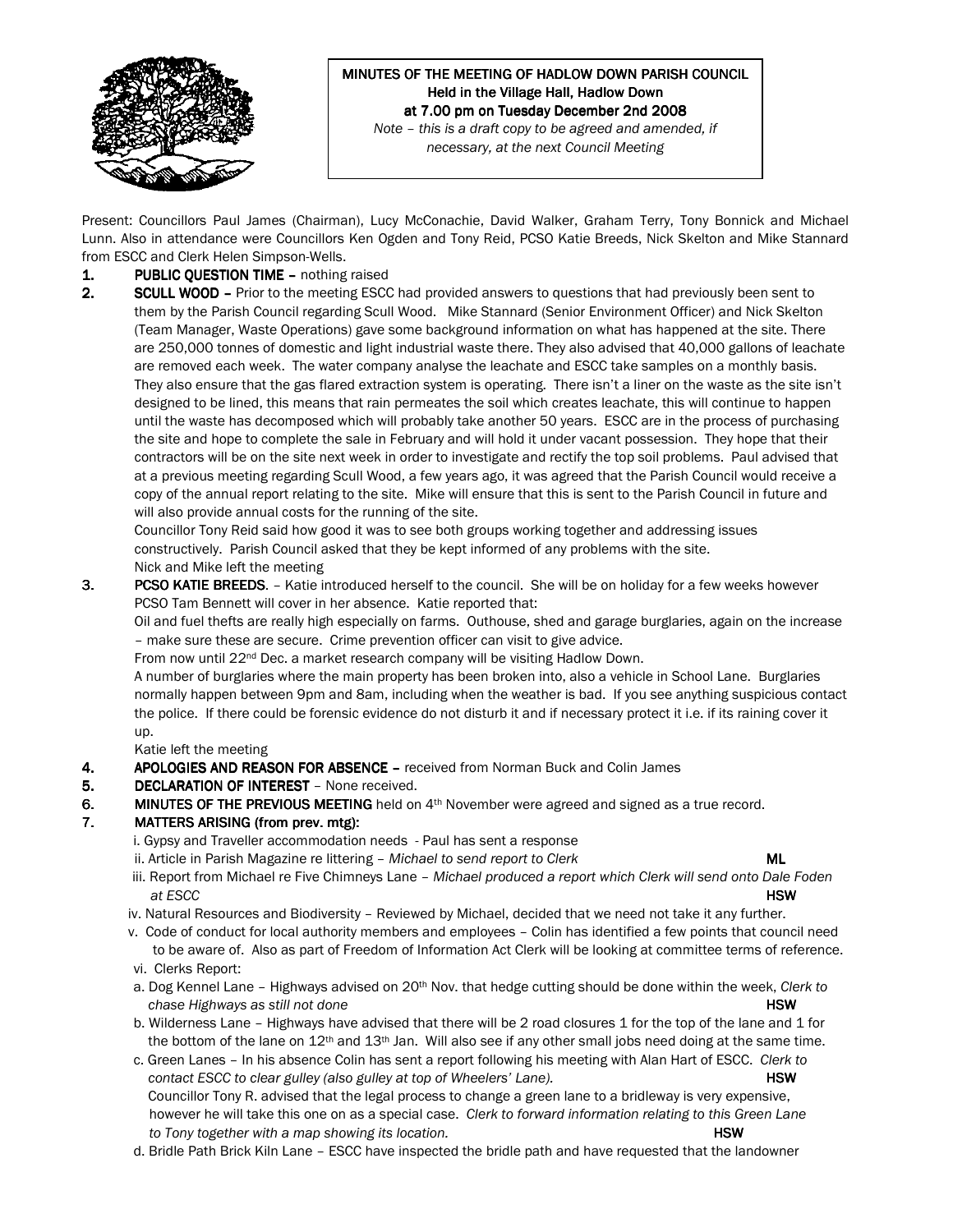contact them, if no response within the next few days they will serve notice.

- e. Bollards outside New Inn order not yet been placed, won't be done before Christmas but should be in this financial year. Half a metre in height.
- f. Website Paul has spoken to Nick Allen regarding the setting up of a parish website. Clerk to explain to Nick what the council require and see if he can come to the January meeting to discuss what he can do and give costings. **HSW** the cost of the cost of the cost of the cost of the cost of the cost of the cost of the cost of the cost of the cost of the cost of the cost of the cost of the cost of the cost of the cost of the cost of th

g Speed limits – Should be in place in the New Year

- h. A272 footpaths Highways advised on 20<sup>th</sup> Nov. that the footpaths would be sorted within the next few weeks.
- i. Dog faeces near school The Dog Warden went to see Mrs Rivers at the school and has recently spoken to her, there aren't any problems at present.
- j. Dog and litter bins WDC have advised that the dog and litter bins at School Lane are sometimes 1/2 full when they go to empty then, however sometimes they are full. The litter bin at Tinkers Park is always full.
- k. Councillor visit to St Mark's School Paul to speak to Mrs Rivers to arrange.
- l. Sign posts Clerk to look at previous correspondence to see what ESCC have agreed to and to check that sign Colin got a quote for was to the correct specification. **HSW** BOW
- 9. Tony and Ken's reports were brought forward.

## REPORT FROM CLLR. TONY REID, EAST SUSSEX COUNTY COUNCIL:

 Tony advised that they are in the process of budget setting. ESCC have given £100,000 to Sussex Enterprise to encourage dialogue between them and small businesses who are struggling in the current financial situation. The Credit Union is being re-established. The number of planning applications are down. Trying to work more accurately with communities and looking at what can be done to cope in 2010-11 when they expect people's financial situation to be worse. They may consider community bus services. Parish Councillors asked Tony questions on recycling and Uckfield Link.

 Ken informed the council that the paper price is rising which is good for recycling. WDC are producing a booklet advising people what they can do if they are struggling financially and how they can be helped, this will be published at the end of January. Ken also updated on affordable housing.

## 8. PLANNING MEETINGS:

Planning applications were included in the PC meeting on 4<sup>th</sup> Nov. Minutes are circulated to Councillors, and posted on the village notice boards and can be provided to anyone who may be interested via the Clerk.

#### APPLICATIONS:

WD/2008/2782/F - THE OAST HOUSE, SHEPHERDS HILL, BUXTED TN22 4PX - demolition of front porch, rear conservatory and rear utility and replacement with single storey rear extension and new front porch and wc. - The council has no objection to this planning application.

WD/2008/2855/F - LYNX HOUSE, SCHOOL LANE, HADLOW DOWN, TN22 4JE - Stable for horses and outdoor manege area – Clerk to arrange site visit HSW

WD/2008/2858/F - TREETOPS, WILDERNESS LANE, HADLOW DOWN TN22 4HU - Proposed extension and remodelling of existing house and proposed new car entry/exit point with new build car port/log store/study building. – Clerk to arrange site visit HSW and the state visit HSW and the state of the state of the state visit

WD/2008/2933/OH - COMFREY COTTAGE, FIVE ASHES - Undergrounding of existing sections of 230/400 volt overhead lines supported by wood poles between A-B, together with the installation of new wood terminal pole.

- The council has no objection to this planning application. The mass of the state of  $HSW$ 

#### GRANTED PLANNING PERMISSION:

#### WD/2008/2242/MRM – FIVE CHIMNEYS, CURTAINS HILL, HADLOW DOWN TN22 4DU -

Erection of a 12,000 bird free range egg laying unit.

## REFUSED PLANNING PERMISSION:

None received

## 10. REPORTS FROM COUNCILLORS (COUNCIL MATTERS AND OUTSIDE BODIES):

- i. Burial Ground, Youth Council (to be formed) Cllr. Tony Bonnick. The burial ground was discussed.
- ii. Rights of Way, Highways and Footpaths Cllr. David Walker. Paul to look at what work needs doing to stile on the bridle way along from the village hall **PJ PJ**
- iii. Neighbourhood Watch, Emergency Planning, New Village Hall Working Party and Playing Field Committee Cllr. Graham Terry. Been a number of burglaries in the area including garages close to houses and where the occupants also had dogs – nothing was heard. Asked for people to report suspect vehicles to the police. EP – meeting next week, fresh questionnaire going out to update information currently held. PF – meeting this week.
- iv. Village Hall Management Committee Wealden Association of Local Councils and Safer Wealden Partnership Cllr. Colin James. No report from Colin in his absence, however the potholes have been filled in near the village hall, VHMC to be billed. Councillors advised that the pantomime was very good.
- v. Community Strategies, Sustainable Development and Environment Matters Cllr. Michael Lunn. CS Hopes to start work on the new plan in Feb. SD – attended Wealden Energy Summit, funding available for elderly or those in energy poverty situation, believed to be 3300 affected in the Wealden Area, WDC have so far received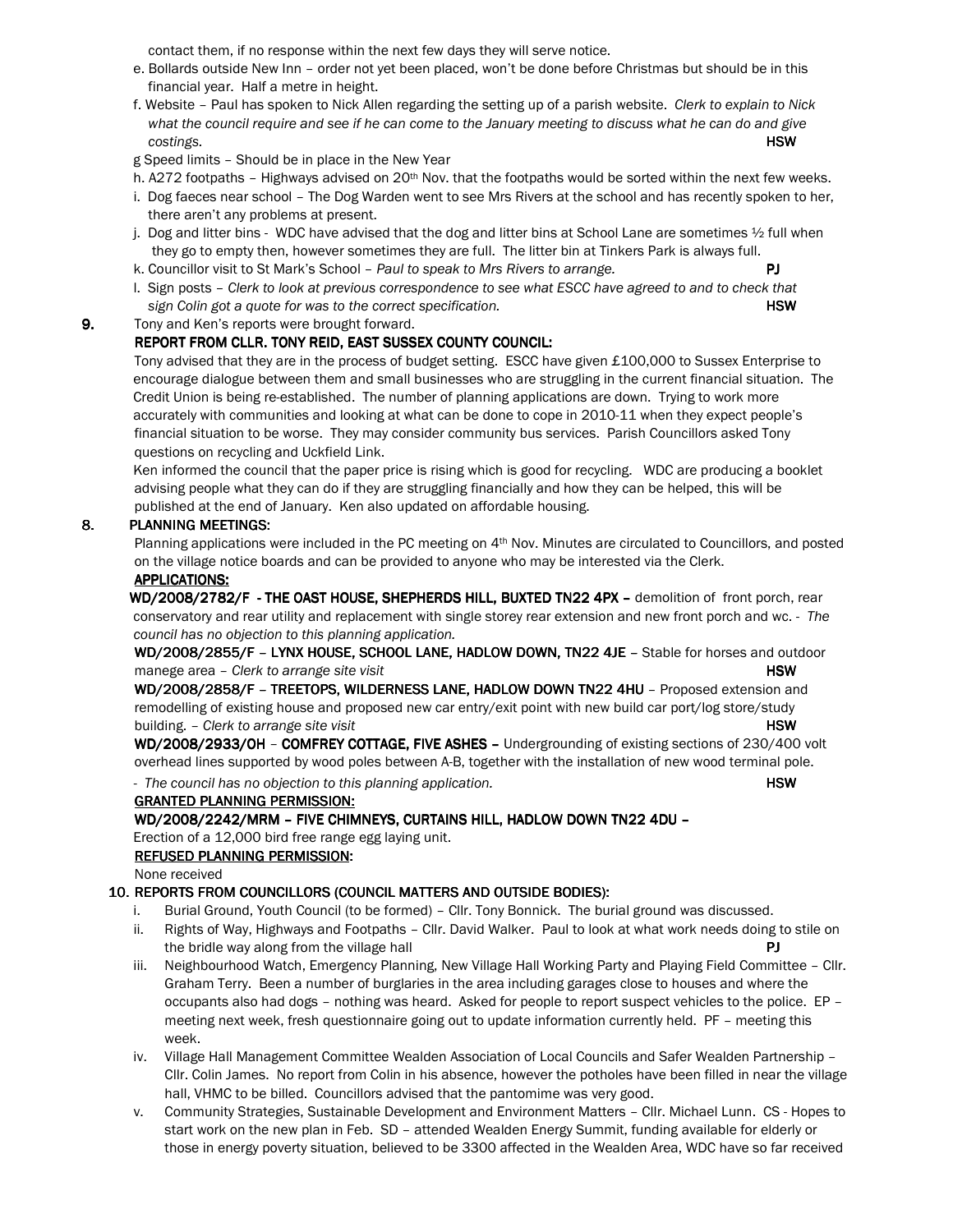1000 calls from people needing help. Also £4000 available to people who are off the grid to make energy saving improvements and £2500 for energy efficiency for renewable energy. Information can be found at www.funding.gov.uk. Setting up a warm homes committee who will provide fact sheets and undertake talks. If people want an energy saving survey undertaken and fall into the energy poverty category they can contact John Proctor at WDC.

- vi. Easylink Cllr. Lucy McConachie the present bus timetable expires  $12^{th}$  Dec, Clerk to request copy of new timetable and ensure bus times go in the Parish Magazine **HSW** HSW
- vii. Tree Warden Jo Dummer (former Councillor). Tree warden co-ordinator had wrong details for Jo, she will update them and get in contact with Jo.

Tony and Ken left the meeting

11. BANK RECONCILIATION:  $-$  The bank reconciliation up to  $24<sup>th</sup>$  November was checked and signed as correct.

## 12. OTHER FINANCE MATTERS:

- i. Registration form signed by councillors for Barclays in order that Clerk can discuss accounts on the phone and view details online.
- ii. Notice of conclusion of the audit and right to inspect the Annual Return to be displayed for at least 14 days from 6<sup>th</sup> Dec. **HSW**
- iii. Wealden and Lewes Handyperson Scheme  $-$  Clerk to put article in Parish Magazine.  $HSW$
- iv. Sussex County Playing Fields Association requesting support of £15 per annum carried forward till next meeting to raise. GT
- **13. ACCOUNTS FOR PAYMENT** The following were agreed by all and cheques raised:
	- i. Jean Holmwood £75.40 backpay.
	- ii. Helen Simpson-Wells. Salary £593.76 (includes £103.64 extra hours) also £21.20 for mileage and expenses stamps £3 = total £617.96. £460 already paid by standing order therefore cheque raised for £157.96
	- iii. Mazars £158.62 external audit
	- iv. John Roberts (internal audit) £71.00. Previous cheque cancelled (£8 charge) and new one issued.
	- v. Madasafish £9.99 already paid by direct debit

## 14. CLERK'S MATTERS:

- i. Hours checked agreed and signed.
- ii. Working With Your Council Clerk has joined a support group and will be having her first meeting in January.
- iii. Economic Downturn Letter received from WDC, Clerk to advise that at present we are not aware of anyone in the area who had been adversely affected. Will ensure that precept kept under tight control. **HSW**
- iv. Litter picker due to economic situation not taken any further at present, ask that people pick up litter.
- v. Tasks for payback team Clerk to write to WDC requesting that they undertake litter picking in the area. HSW
- vi. Review of Finance reconciliation and other Finance matters Colin and Clerk to meet in Jan. to look at the the way the finances are recorded and whether changes need to be made and will report at finance meeting. Councillors advised that they didn't need to see their own copy of the monthly financial reconciliation as they knew it was available if they wanted to look at it. There isn't a separate finance committee so all councillors are involved in decisions.
- vii. Holidays Clerk to take 20 hours holiday over the Christmas and New Year period, however will check for urgent emails and answerphone messages
- viii. Register of Electors Clerk to request full copy of register **HSW** 
	-

## 15. TRAINING:

- i. Wealden Parish Clerk's Seminar Jan. 08 Clerk to attend seminar
- ii. New Councillor Training Jan 08 £60 + VAT Lucy and Tony to attend
- 16. RISK ASSESSMENT Michael to do risk assessment for playing field. Paul to complete Parish Councils risk assessments. ML/PJ
- 17. FREEDOM OF INFORMATION ACT Parish Council agreed to adopt the Model Publication Scheme in full and the Guide to Information. Copies of these items can be obtained from the Clerk.

## 18.. CORRESPONDENCE RECEIVED NEEDING A RESPONSE.

- i. Email from Vicky Richards re school project on Ancient Greeks. Clerk to send letter to Mrs Rivers fully endorsing the project **HSW** 
	- ii. The Big Event, Eastbourne, December no-one able to attend

## 19. CORRESPONDENCE RECEIVED FOR DISTRIBUTION

- i. NALC Media Release investment to improve the lives of local communities
- ii. NALC Legal Briefing on Sustainable Communities Act 2007 update
- iii. Letter from South East Water re draft water resource management plan and environmental report statutory consultation

## THE NEXT PARISH COUNCIL MEETING WILL BE on Tuesday 6th January 2008 at 7.00 P.M